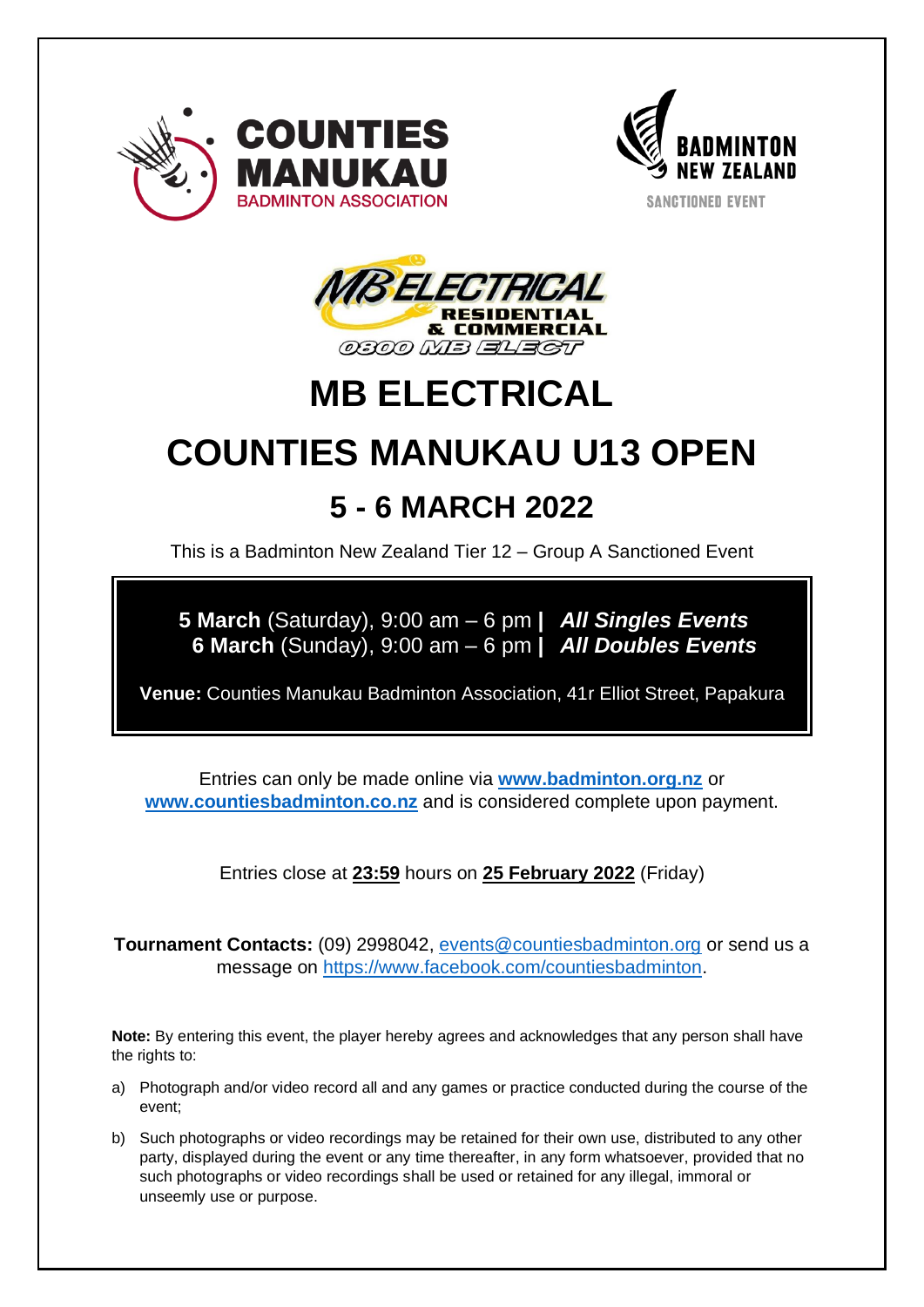

### **MB ELECTRICAL COUNTIES MANUKAU U13 OPEN | 5-6 March 2022 Badminton New Zealand Tier 12 – Group A Sanctioned Event**

#### **GENERAL CONDITIONS OF ENTRY**

- 1. It is expected that players will have read and are familiar with the 'Conditions of Entry' prior to submitting an entry.
- 2. Any player entering must be a member of, and in good standing with an association affiliated to Badminton New Zealand or the Badminton World Federation.
- 3. The rules of play shall be those of the Badminton World Federation.
- 4. The BWF scoring system is to be used.
- 5. This event will be played using the Alternative Service Law 9.1.6:
	- a) the whole shuttle shall be below the server's waist at the instant of being hit by the server's racket. The waist shall be considered to be an imaginary line round the body, level with the lowest part of the server's bottom rib; and
	- b) the shaft and the racket head of the server's racket at the instant of hitting the shuttle shall be pointing in a downward direction.
- 6. All questions as to the rules shall be resolved by an appointed tournament official.
- 7. The best available feather shuttles will be used.
- 8. The tournament organisers and/or Referee reserve the right to:
	- a) Cancel any event in which fewer than 8 entries are received, or if time does not permit a full competition to be played.
	- b) Change the scoring of Plate events if time constraints require.
	- c) Default a player who is not available to play at the scheduled time.

#### **COVID-19**

- 1. Proof of vaccination (My Vaccine Pass) will be required for all participants aged over 12 years and 3 months.
- 2. Counties Badminton will follow the COVID-19 requirements as advised by the New Zealand Government, Ministry of Health and Sport New Zealand throughout this tournament. Such requirements may include, but are not limited to: contact tracing, physical distancing, face coverings and personal hygiene
- 3. Counties Badminton reserves the rights to suspend, postpone or cancel the tournament in line with these requirements.
- 4. Counties Badminton will allow players to withdraw from the tournament at any point up until their first match of the tournament due to concerns regarding COVID-19 by notifying Counties Badminton or the referee of their withdrawal. A player utilising this clause to withdraw will receive a full refund and will be withdrawn from all events.
- 5. If a player returns a positive test for COVID-19 after the close of entries, this player shall be withdrawn from the tournament unless subsequently cleared by a medical professional. The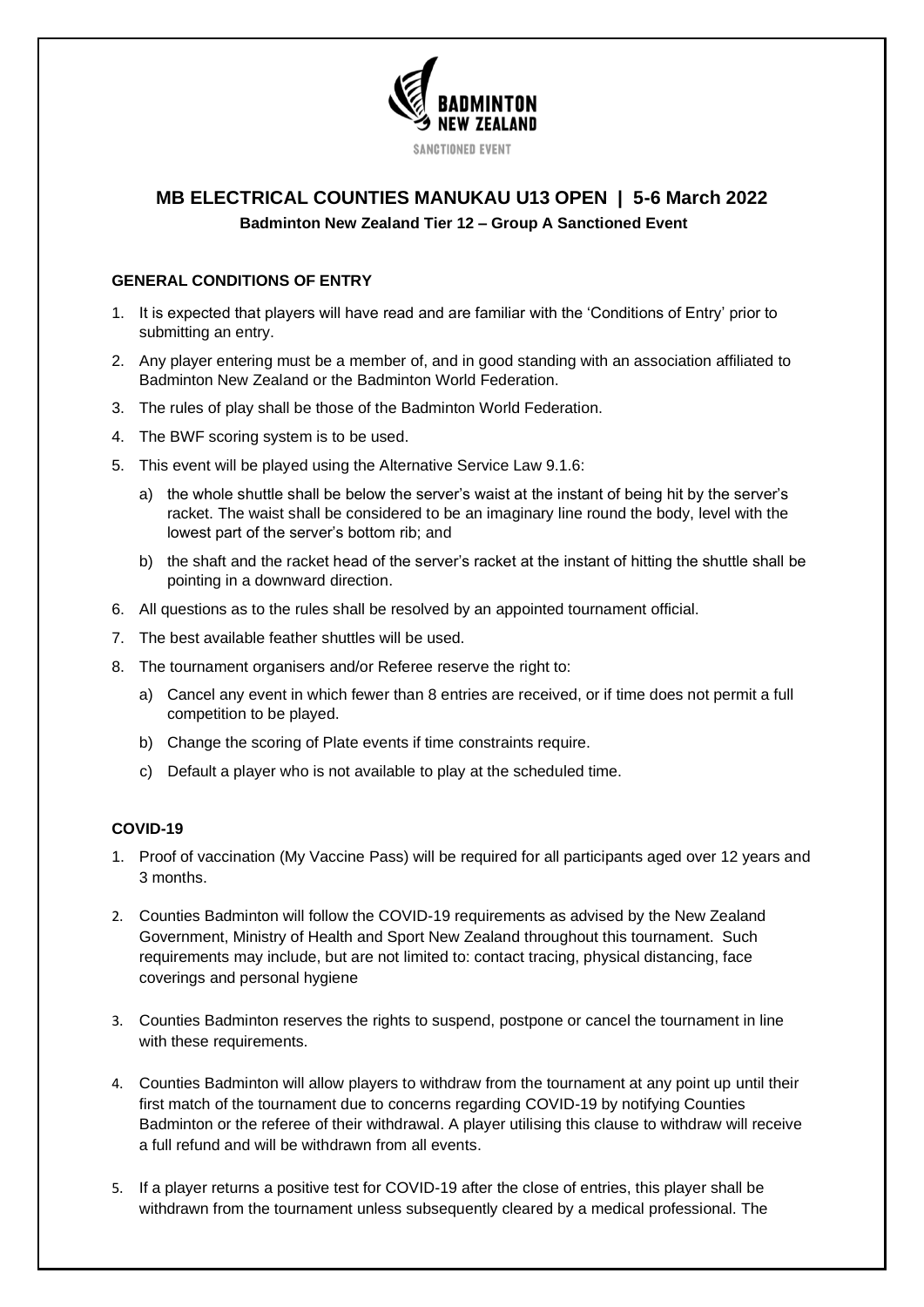

## **MB ELECTRICAL COUNTIES MANUKAU U13 OPEN | 5-6 March 2022 Badminton New Zealand Tier 12 – Group A Sanctioned Event**

player shall be entitled to a full refund of entry fees, and their partners shall receive a refund for the affected events if a suitable substitute is not available.

- 6. Counties Badminton will provide players with a full refund of their entry fee if the tournament is suspended, postponed or cancelled, however will not consider financial reimbursement of any other costs related to the tournament.
- 7. Counties Badminton reserves the rights to disqualify any player from the tournament who are deemed to have disregarded any reasonable instruction related to the Counties Badminton COVID-19 response.

#### **SEEDINGS AND DRAW**

- 8. The tournament seedings will be from the Badminton New Zealand National Rankings in the relevant age category available at the date of entries closing.
- 9. The draw and schedule will be published by 2 March 2022 (Wednesday), and will be available on [www.badminton.org.nz](http://www.badminton.org.nz/) and [www.countiesbadminton.co.nz.](http://www.countiesbadminton.co.nz/)

#### **PLAYER REQUIREMENTS**

- 1. Players entering the Under 13 age group in 2022 will be born 2010 or later, i.e. under 13 at 31 December 2022
- 2. Players must report to the Tournament Controller upon arrival and must obtain permission to leave the hall.
- 3. Players will be defaulted if they are not on court ready to play within 2 minutes of being called.
- 4. Players must wear regulation Badminton clothing and non-marking shoes.
- 5. All players must act as umpires or line judges when requested. Failure to do so may result in the player being defaulted.
- 6. Players compete at their own risk. No responsibility will be accepted for any injury received during the tournament.
- 7. Following one warning for misconduct, the appointed tournament official shall have the authority to disqualify a player from further play if there is a repeat of misconduct.

#### **ENTRY DETAILS**

- 1. Entry can only be made online and must be received no later than 23.59pm on 25 February 2022 (Friday). Online entry is available via: [www.badminton.org.nz](http://www.badminton.org.nz/) and [www.countiesbadminton.co.nz.](http://www.countiesbadminton.co.nz/)
- 2. Entry for Doubles and Mixed Doubles is not confirmed until the entry and the entry fee of both players is received (except for 'partner required' entries) prior to the closing date.
- 3. Players withdrawing after the close of entries will receive a refund of entry fees, less any administration fees, only on the submission of a medical certificate. No refunds will be made for withdrawals after the tournament has commenced.